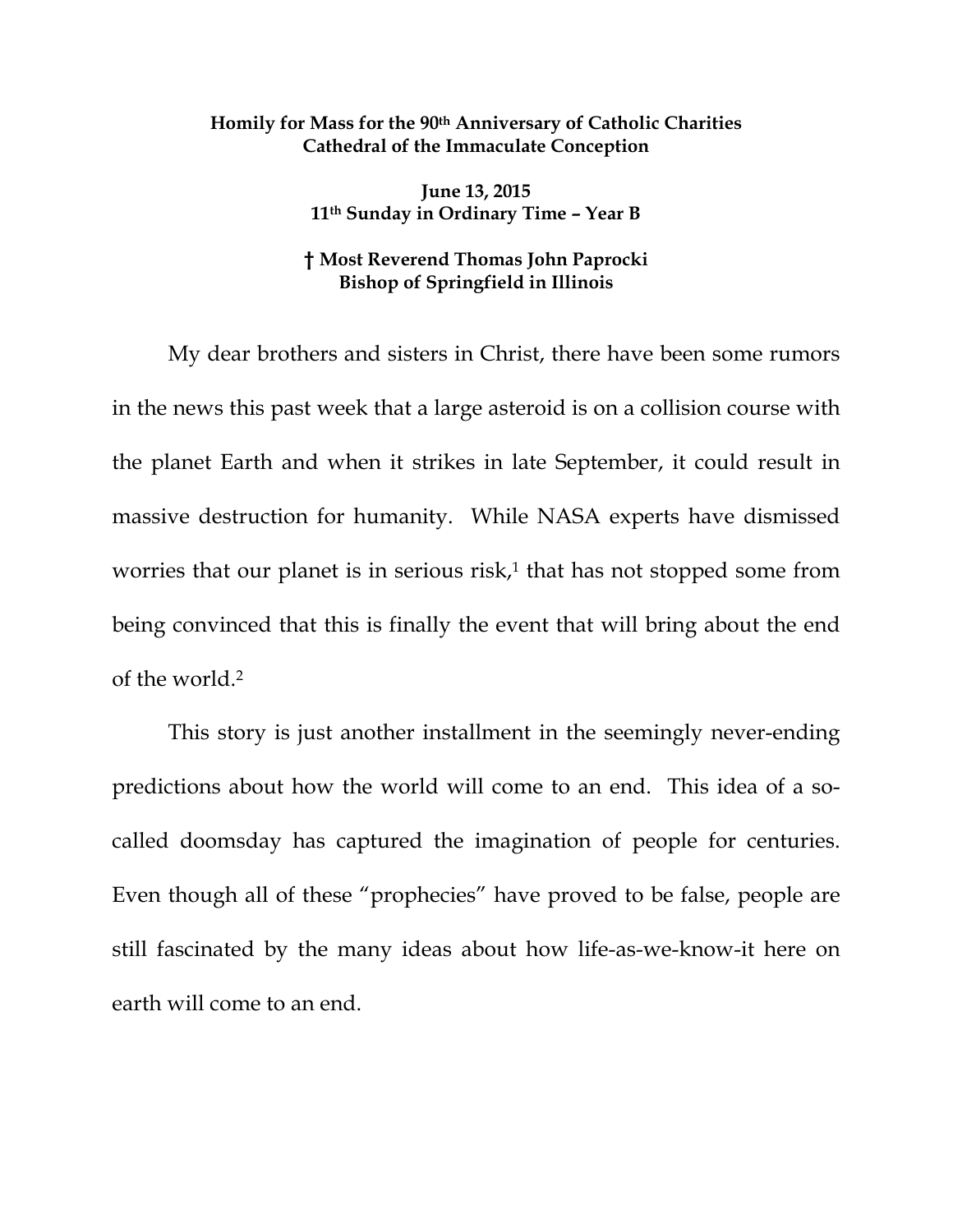Even the early Christians had the idea that Christ, who had ascended to Heaven, would return very soon to usher in the Final Judgment and thus the end of this world. This resulted in a real sense of urgency on the part of the faithful so that they might be prepared for that unexpected moment when the Lord would come back.

Nearly two-thousand years later, we are still awaiting the return of our Lord in glory. Although the Church does not give much credence to these prophecies about the end of the world, such as this latest one involving a potentially destructive asteroid, she does acknowledge that we are indeed living in the end times. In fact, we have been in the end times since the time of the Incarnation. The Passion, Death, and Resurrection of Christ have brought about the definitive victory of life over sin and death, thus ushering in the New and final Covenant of God with man, a covenant which will find its total fulfillment when all the elect are gathered together in the Kingdom of Heaven.

It was Christ's desire that all people might come to the knowledge of the truth of the Gospel and so experience a share in this victory of salvation. It was to the Church that Christ entrusted this task of spreading that victory through the power of the Holy Spirit which was poured out on

2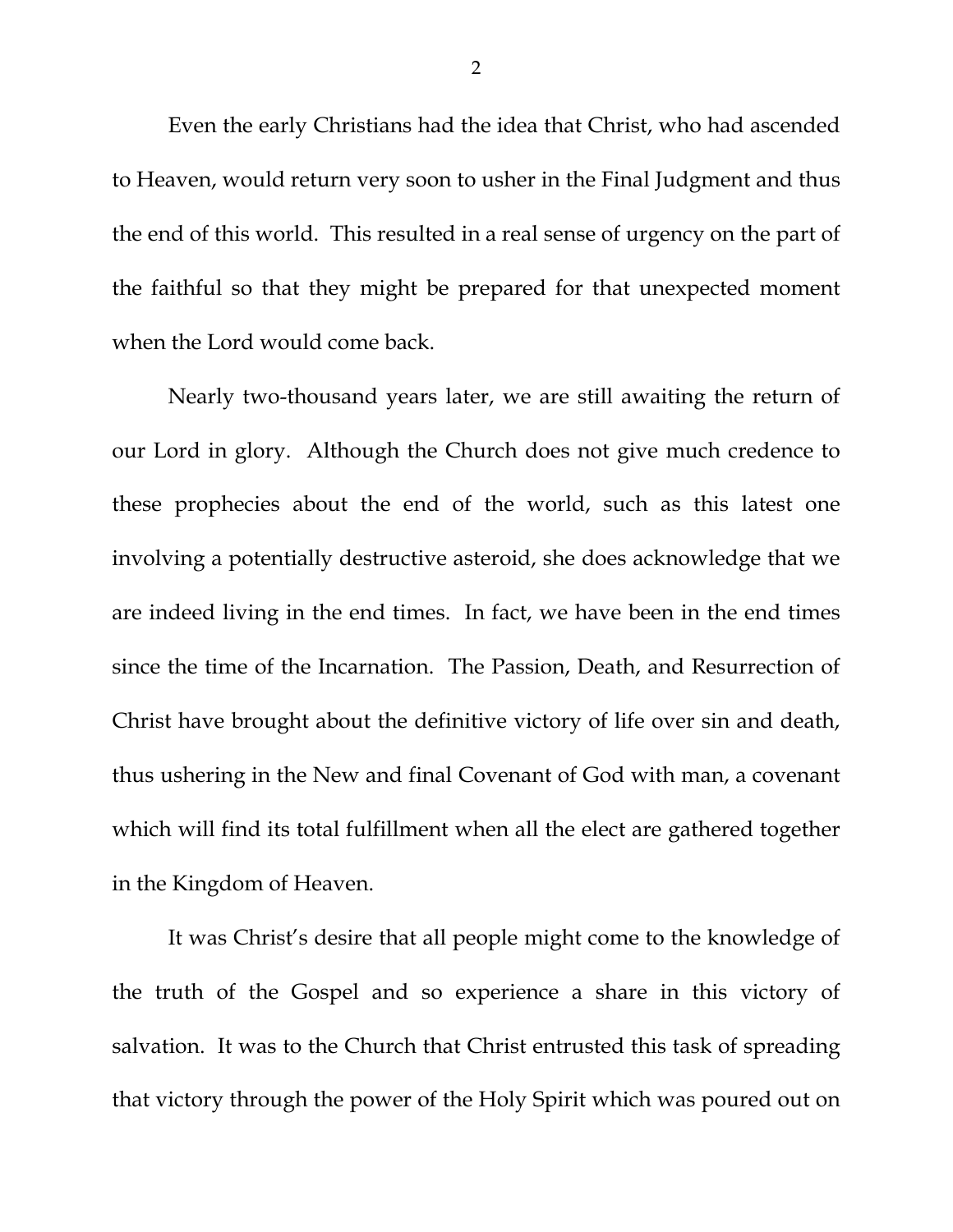the day of Pentecost, a feast we celebrated just a few weeks ago. This time, then, is the final phase in the Lord's plan to reconcile all of mankind back to Himself. Since this takes place through the Church, this end time is also called the time of the Church.

Our readings for today address that very topic of the Church. The first reading from the Prophet Ezekiel uses the image of a tree that starts out small, but will "put forth branches and bear fruit and become a majestic cedar." (Ezekiel 17:23). All of the species of birds, representing all of the people on earth, will be invited to come and "dwell in the shade of its branches" (Ezekiel 17:24), pointing to the safety and rest given to those who are invited to dwell in the Church.

The Gospel uses similar language when speaking about the Kingdom of God as having a small beginning, like that of a mustard seed, and growing to become large, inviting all to come and share in its shade. The Church has understood this passage to speak of her, for the Catholic Church is the "initial budding forth of that Kingdom" and "[w]hile it slowly grows, the Church strains toward the completed Kingdom and, with all its strength, hopes and desires to be united in glory with its King."3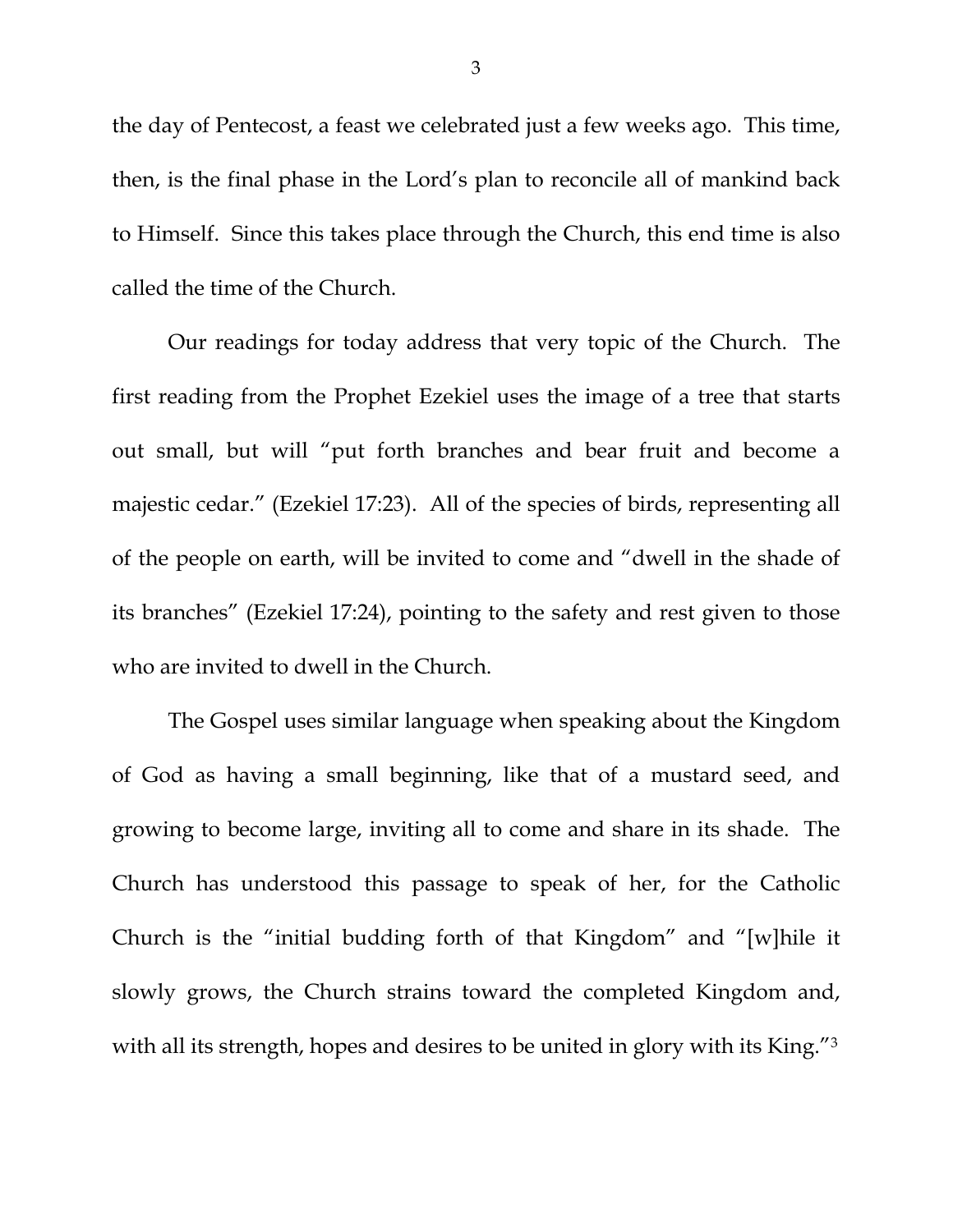These images which point to the growth of the Church reflect the desire of Jesus that His Kingdom not be limited to just a few, but offered to everybody. This is at the heart of the final instructions that He gave to His disciples before He ascended to Heaven, when He told them to "Go, therefore, and make disciples of all nations, baptizing them in the name of the Father, and of the Son, and of the holy Spirit, teaching them to observe all that I have commanded you" (Matthew 28:19-20).

Some people who ascribe to end-time prophecies use them as a justification to turn in on themselves in fear, doing only that which is necessary for them to be ready for the Second Coming, cutting themselves off from the needs of others. This is totally opposed to the Christian approach to the end of time and how we should prepare for the Lord's return at the Final Judgment.

The Second Vatican Council, in her Pastoral Constitution on the Church in the Modern World, states that "a hope related to the end of time does not diminish the importance of intervening duties but rather undergirds the acquittal of them with fresh incentives."4 In other words, the Council Fathers wanted to stress that the Church must take seriously the earthly duties entrusted to her by the Lord during this time of waiting.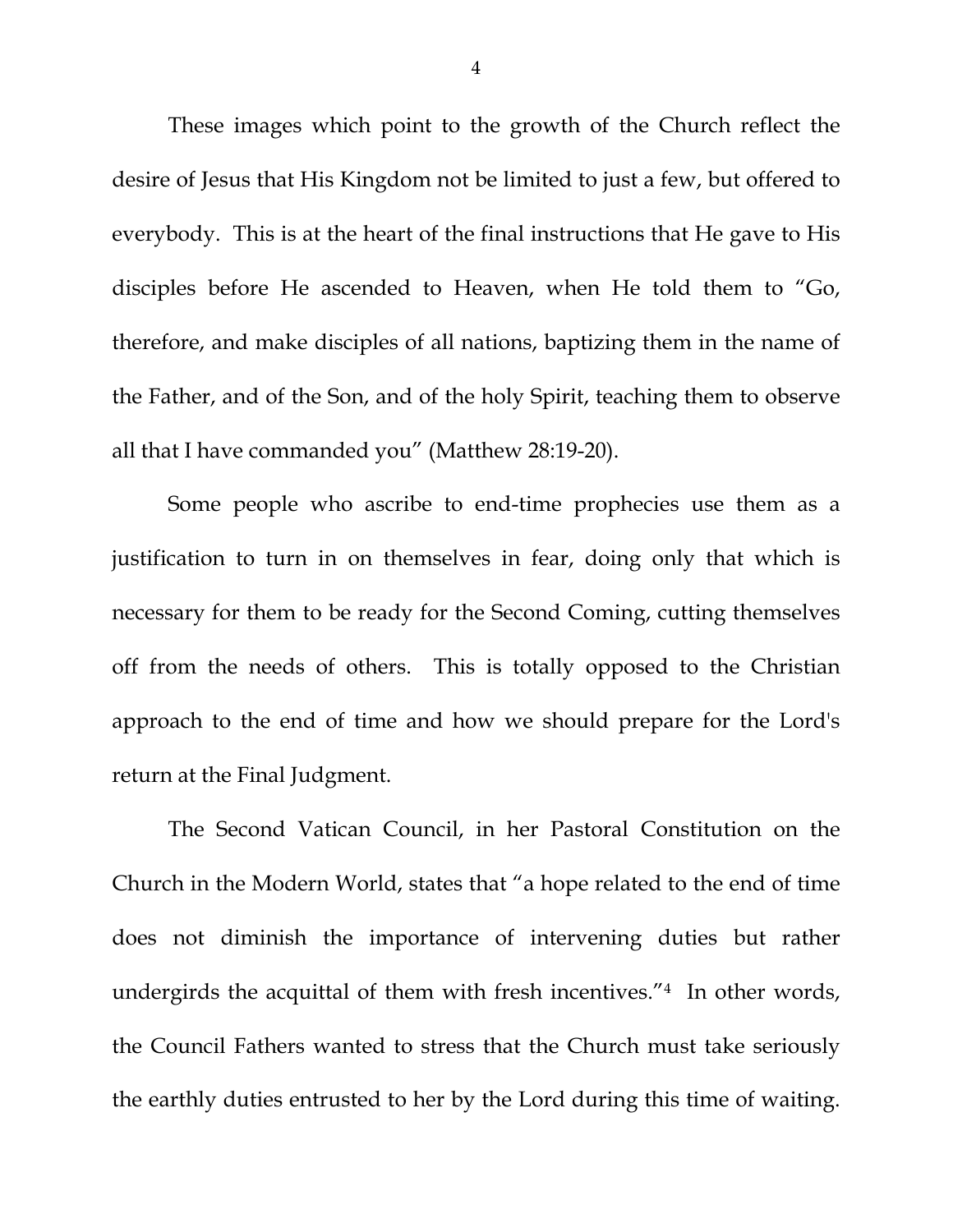We are to be good stewards of all that the Lord has entrusted to us, for a significant part of our judgment will be based on the stewardship that we practiced while in this life, as seen in passages such as the Parable of the Talents.

The Church has promoted the responsibility of taking care of our neighbor as a most eminent form of stewardship. Jesus speaks about this clearly and forcefully when He challenges us to recognize that "what you did not do for one of these least ones, you did not do for me" (Matthew 25:45). Failure to provide for those who are in need among us can have significant consequences in eternity. As a result, the Church takes her responsibility to practice social outreach very seriously.

One of the ways in which the Church undertakes this work is through different organizations that have been set up to meet the various needs of humanity at the global, national, state, and local levels. One such organization that has been particularly active here in our diocese is Catholic Charities. For ninety years, Catholic Charities has been putting into practice the Gospel mandate to love God through our neighbors in need throughout central Illinois.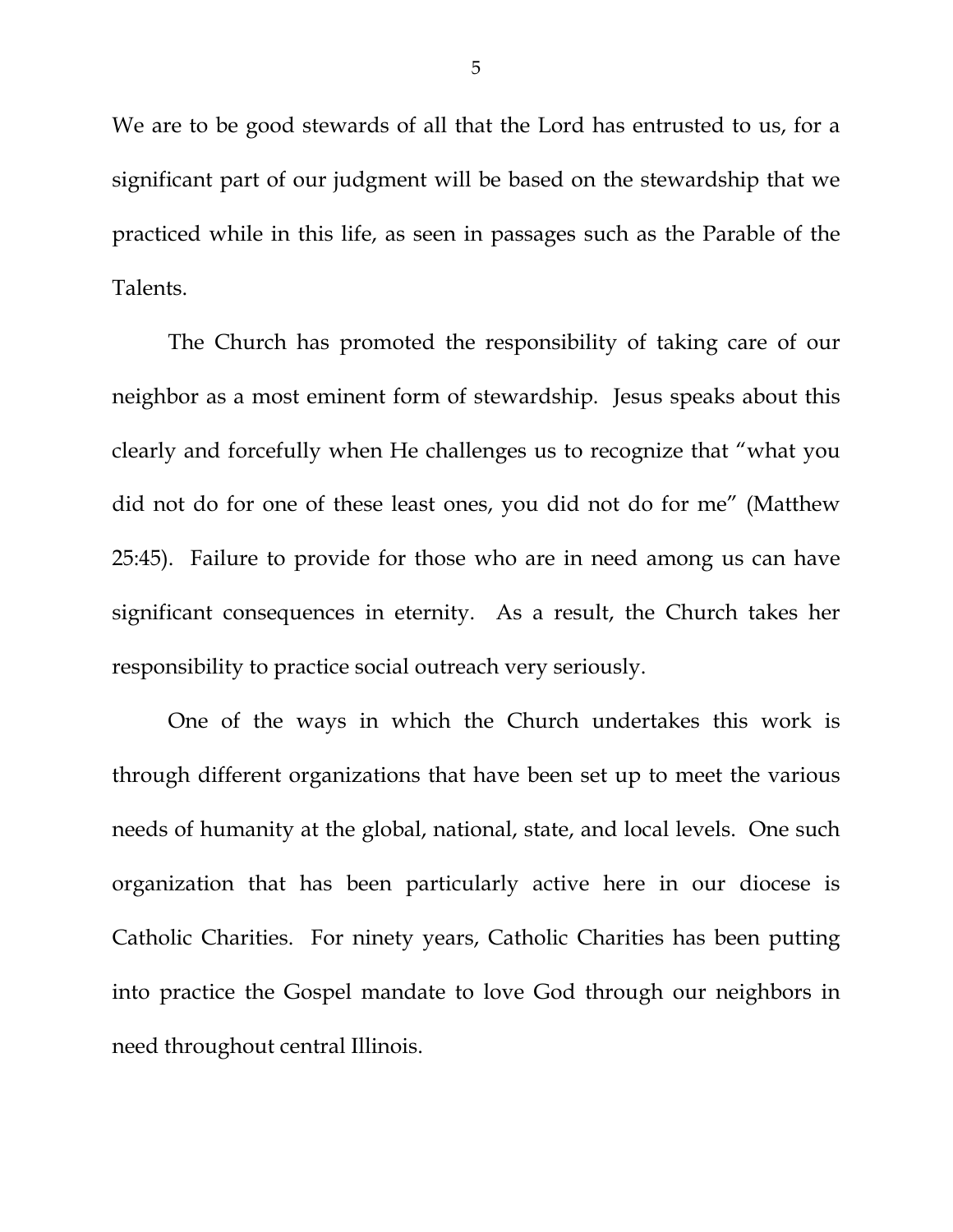The services provided by Catholic Charities here in the Diocese of Springfield in Illinois cover a broad range of needs. They meet some of the more traditional needs of providing food for the hungry through their Mobile Food Pantry, in addition to the nearly 200,000 hot meals served to the poor each year at St. John's Breadline here in Springfield.

Just as Jesus showed a special love for children, Catholic Charities offers various programs to aid the most vulnerable among us. They provide Post-Adoption services, in addition to operating the Catholic Children's Home in Alton. Catholic Charities also offers programs for the elderly who are at the other end of the age spectrum, in addition to every stage of life in between.

Recently, Catholic Charities also began offering legal assistance to those who are unable to pay for such services, but who find themselves in need of them due to the various circumstances in which they find themselves. In a society that has become so influenced and restricted by the legal system, these services are very much in line with the Church's care for the dignity of human beings and the rights that are due to them in justice.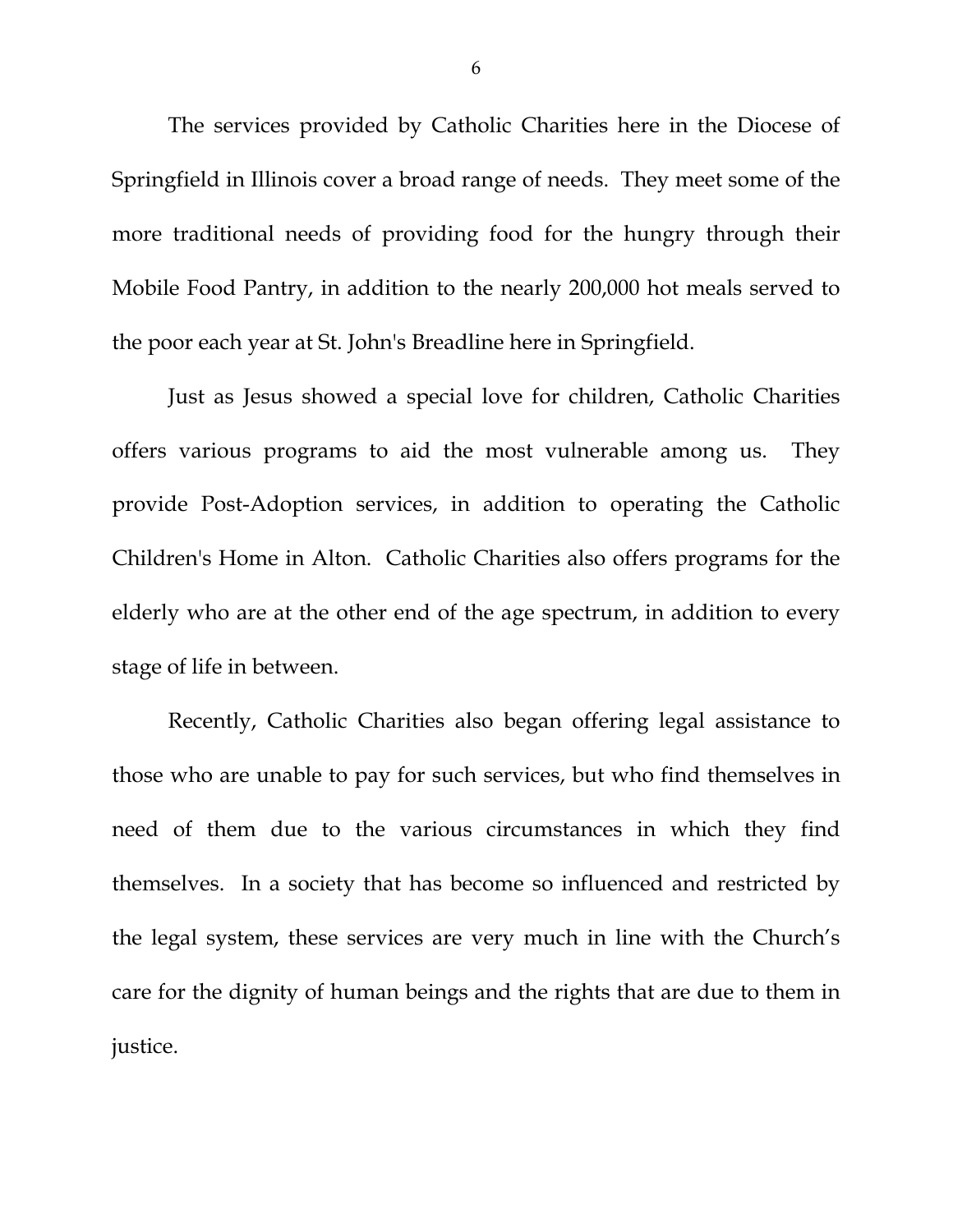These are but a few examples of the ways in which Catholic Charities has been a force for good and an instrument of God's love and mercy in our local Church. All of this has been made possible by the generosity of so many people, from our various benefactors and those of you in the pews who support Catholic Charities financially, to those who volunteer their time and skills to the various programs that they offer. The cooperation of so many working together toward this common goal of serving our brothers and sisters is a wonderful sign of vitality for our diocese and a concrete example of how we are already living lives of stewardship and discipleship.

It is my hope and prayer that Catholic Charities will continue to be an effective means of social outreach throughout our diocese, in addition to being a source of encouragement for all of the faithful to embrace more fully our call to be disciples of the Lord and generous stewards of God's many gifts for the building up of the Kingdom here in our diocese and throughout the world.

As we prepare to receive in the Eucharist the spiritual food that we need in order to continue to move along this path as we await the return of the Lord at the end of time, let us pray that we will make good use of the